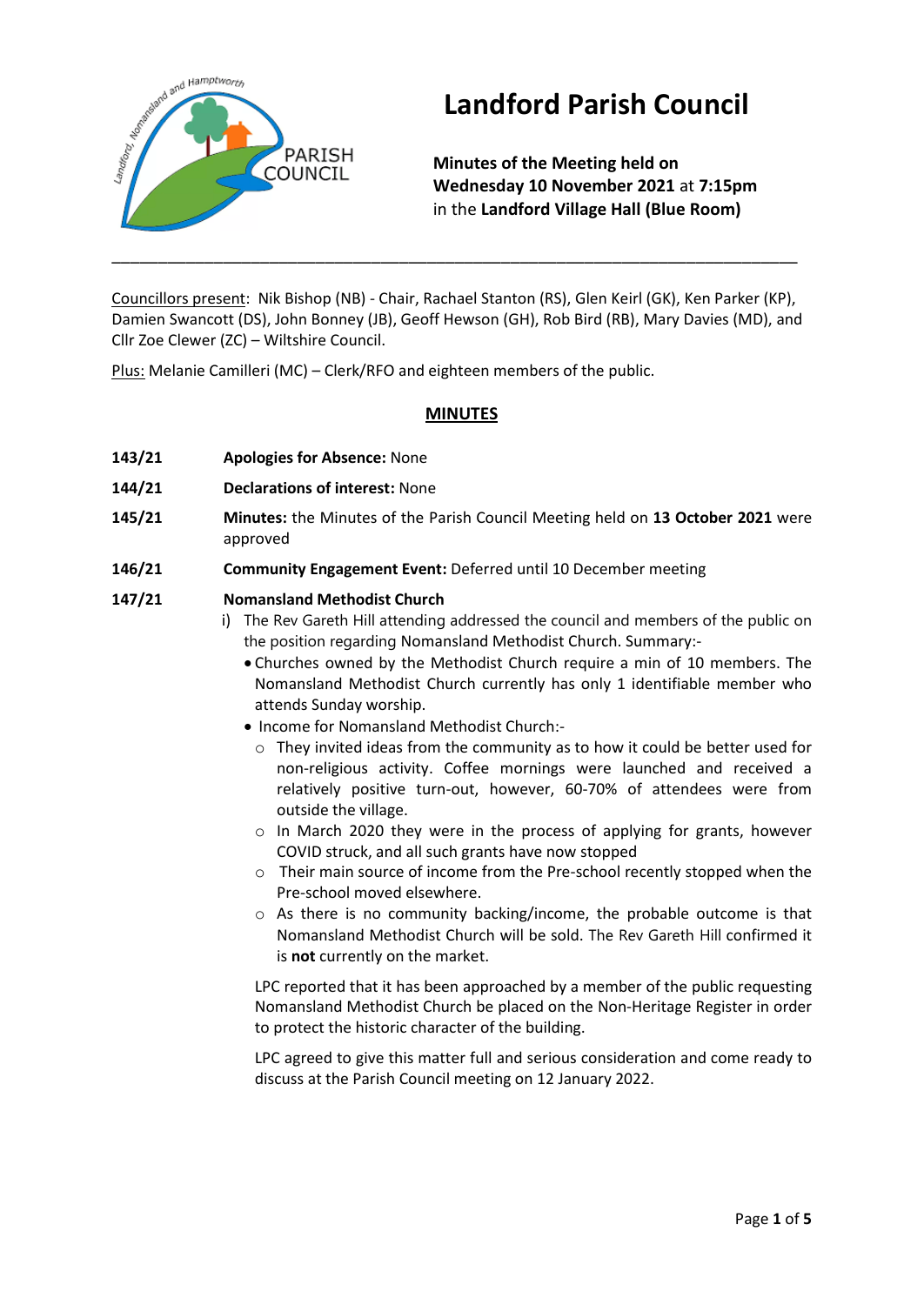#### **148/21 Speed Limits in Hamptworth**

i) An appeal has been made by residents of Hamptworth to reduce the speed limit through the village. A short discussion took place about the hazardous road conditions caused by high volume of traffic using the road as a rat-run, speeding, blind bends, high hedges.

Cllr Hewson previously approached Wiltshire Highways on the matter but the criteria relating to houses each side of the road don't include Hamptworth for consideration for a reduction in speed limit.

Notwithstanding this, the councillors unanimously agreed to invite a Highways Officer to meet with a councillor and members of the Hamptworth community to assess and discuss the hazardous conditions and explore resolution. Part of this discussion can include use of a SID.

#### **149/21 Planning and Treeworks**

Conflict of interest allegation on planning matters

#### MC read out the following statement

*Some members of the public have made a "Conflict of interest" allegation against Cllr Nik Bishop stating she is biased on planning matters relating to Green Hill Farm Holiday Village on the premise that:-*

- *1. She stayed at Green Hill Farm Holiday Village*
- *2. She spoke in support of the Green Hill Team over social media and at the Green Hill open day on Saturday 6 Nov 2021*
- *3. Nomansland Pre School, where she is employed and has the role of Chair, accepted a £1,000 donation from Green Hill Farm Holiday Village*
- *4. She did not declare an interest when discussing planning applications for Green Hill Farm Holiday Village nor did she declare a pecuniary interest for the £1,000 donation.*

*Landford Parish Council believes that Councillors should act in an open and transparent way to avoid conflicts of interest on issues such as planning applications or benefiting financially. It has therefore treated these allegations most seriously.* 

Cllr Bishop produced the following statement in response to this allegation which MC read out

*I recently stayed at Green Hill Farm Holiday Village as a guest of family members who paid in full. There was no grace or favour by Green Hill to me in relation to this stay.*

*I have publicly spoken in support of the Green Hill Team. In my role as Councillor, I have the right to express, challenge, criticise, and disagree with views, ideas, opinions, and policies. Debate and having different views are all part of a healthy democracy.*

*As for the claim of bias on planning matters relating to Green Hill, the published Parish Council's Minutes show that I abstained from voting on Greenhill's planning application 21/00238 for the Dining Tent at the EGM on 26 April 2021. This planning application was unanimously refused by the council, so I had no influence on that outcome.*

*I also wish to state for the record that I will be abstaining from all future planning applications on Green Hill Farm Holiday Village.* 

*As for the claim relating to Nomansland Pre School, I have no pecuniary interest to declare. I do not own the pre-school, nor do I personally financially benefit from any donations made to the school. I volunteer at this Pre School. I am no longer*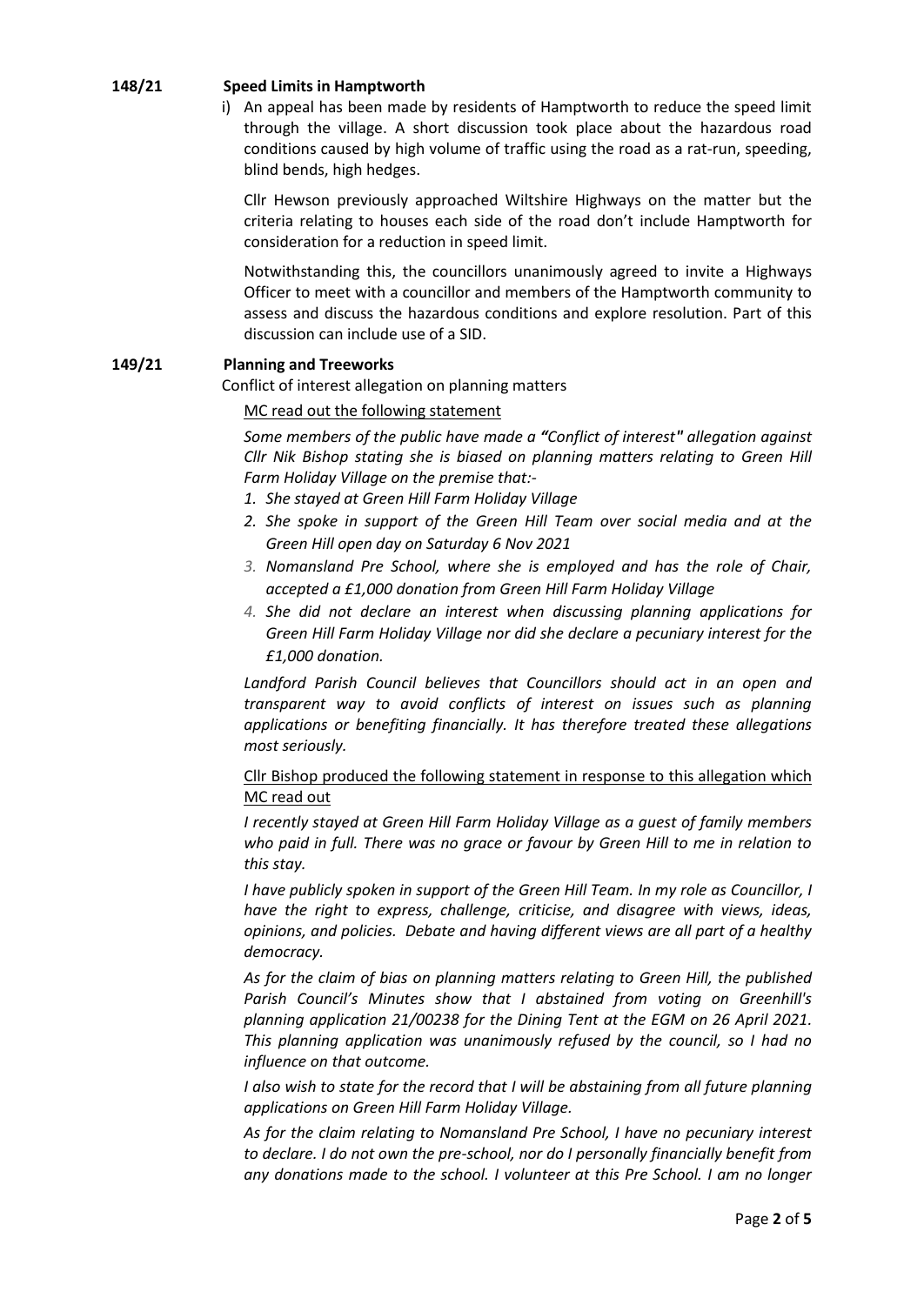*the Chair of the Pre School Committee. I also wish to highlight the pre-school is not alone in accepting sizeable donations from Green Hill e.g. Landford Community Partnerships.* 

*On every occasion Green Hill has offered a donation to Landford Parish Council, councillors (including me) have unanimously refused. This is a matter of public record by way of the published Minutes.*

*Thank you.*

#### MC read out the following concluding statement by Landford Parish Council

*Landford Parish Council are satisfied there are no grounds for referring this matter to the Monitoring Officer and consider this matter closed.*

*On a final point, the Parish Council understands and shares everyone's frustration over Permitted Development Rights and lack of communication from the New Forest Planning Dept.* 

*If anyone has any concerns over our members' conduct, we ask that you raise them at a parish council meeting, or directly with the Clerk rather than publish and debate serious allegations over social media. All too often such exchanges can have a detrimental effect on people's mental health.* 

*Thank you for your understanding.* 

At this point in proceedings, Chairmanship of the meeting was handed over to the Vice-Chair Cllr Parker.

- i) Applications received were considered. See Planning Schedule for decisions.
- ii) Greenhill planning applications:

*Cllr Bishop abstained from voting on the following matters; forfeiting her vote*

21/00941 Environmental Impact Assessment (shown on Planning Scehdule): it was unanimously agreed that 1) the Parish Council will send a further communication to NFNPA stating they believe an Environmental Impact Assessment **should** be carried out, 2) once a decision is made, establish NFNPA's rationale for their decision 3) find out what the 'Right of Appeal' process is

21/00928 this planning application will be discussed at the Parish Council meeting on 15 December (MC has secured an extension to the observation date to 16 Dec). It was unanimously agreed to invite NFNPA - Steve Avery and David Williams (Case Officer) to this meeting.

At this point in proceedings, Chairmanship of the meeting was handed back to Cllr Bishop.

#### **150/21 Finances**

i) The Cash Flow Report and payments were unanimously approved **Unity Trust Bank 08 November 2021: £53,765.96 Nationwide Business 95-day Saver 08 November 2021: £22,000.00 Payments**

| Payee                        | <b>Detail</b>                             | Amount £ (incl vat) | <b>Method</b> |
|------------------------------|-------------------------------------------|---------------------|---------------|
| <b>Pennon Water Services</b> | <b>Water for Pavillion</b>                | 2.50                | DD            |
| Suez                         | <b>Bins NML Rec Grd</b>                   | 65.42               | DD            |
| M Camilleri                  | Monthly gross salary                      | 2009.25             | S/O           |
| 1&1                          | Email storage                             | 6.00                | DD            |
| Ideverde                     | Bins Landford Rec Grd & NML Rec Grd (Oct) | 123.75              | <b>BACS</b>   |
| <b>Bawdens</b>               | Grass cutting Landford Rec etc            | 309.82              | <b>BACS</b>   |
| Landford Village Hall        | Hall Hire 13 oct (3 hours)                | 24.00               | <b>BACS</b>   |
| M Camilleri                  | Expenses: office, fuel, refreshments      | 64.59               | <b>BACS</b>   |
| <b>Craig Morris</b>          | Mole Man NML Rec Grd (Oct)                | 35.00               | <b>BACS</b>   |
|                              | Total debit                               | £2,640.33           |               |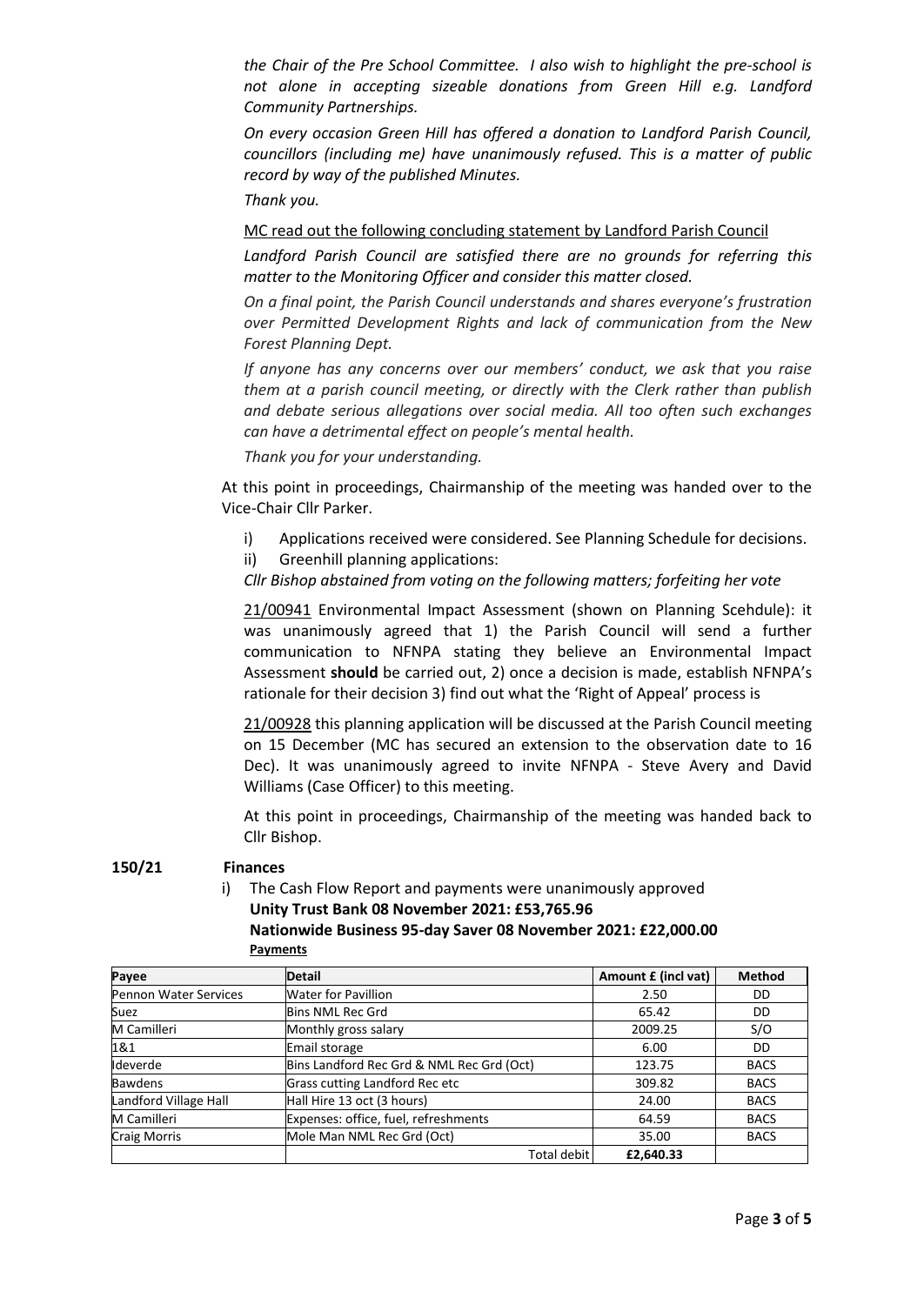**Receipts**

| Payee            | <b>Detail</b>  |              | Amount £ | <b>Method</b> |
|------------------|----------------|--------------|----------|---------------|
| Member of public | Hire of NML RR |              | 12.00    | <b>BACS</b>   |
| Member of public | Hire of NML RR |              | 16.00    | <b>BACS</b>   |
| Member of public | Hire of NML RR |              | 16.00    | <b>BACS</b>   |
|                  |                | Total credit | £44.00   |               |

ii) A short discussion took place on Hamptworth Croquet Club's application for financial assistance (to support their SWAB Grant application request) for their youth project in association with the Duke of Edinburgh Bronze Award.

It was agreed by a majority decision that LPC will finance £275 towards Capital Expenditure (20 professional croquet mallets @£110 each) on the basis that Redlynch Parish Council, Whiteparish Parish Council, and Downton Parish Council will each contribute £275 given the children who potentially benefit at The Trafalgar School in Downton also live in their parishes.

- iii) Consideration of quote presented by Landford Community Partnerships for an additional SID and Solar Panel (following presentation made on 13 October 2021 - Agenda 131/21): MC reported that Green Hill has made an offer to Landford Community Partnerships to purchase these items and that this offer has been accepted by Landford Community Partnerships. Consequently, there is no need for LPC to financially support this purchase.
- iv) MC presented the draft budget 2022/23 reflecting Precept options £40K, £44k, and £48K. It was resolved by a majority decision to set the 2022/23 Precept as £40K.

# **151/21 NML Reading Room**

- i) A discussion took place over the ownership of the tree and whose responsibility it is to carry out tree works. The tree straddles both boundaries, the majority being on the neighbour's land (Moonrakers). LPC's concern is that the roots of the tree are compromising the foundations of the NML RR. Cllr Bird agreed to discuss the matter with the neighbours.
- ii) DS presented quotes for replacement heaters and a short discussion took place as to the merits and drawback of installation and costs. It was unanimously agreed that:-
	- replacement heaters will **not** be installed
	- fuses in 2 of the wall heaters will be removed to render them inoperable so as to reduce power consumption.
	- Cllrs Bird and Bonney will look at heating options for the toilet area cold-spot

#### **152/21 Bus Shelter maintenance**

i) To consider handyman's report on condition of the shelters and suggested works. Deferred until 10 December meeting

#### **153/21 Landford Rec Ground and NML Play Park**

- i) RoSPA Safety Inspection Reports: consider findings and any necessary maintenance. Deferred until 10 December meeting
- ii) It was resolved by a majority decision to approve the quote for safety surfacing on hazardous slope. MC to instruct Vitaplay to proceed.
- iii) Quote for outdoor gym equipment (consideration for SWAB Grant if proceed). No quotes received as yet.